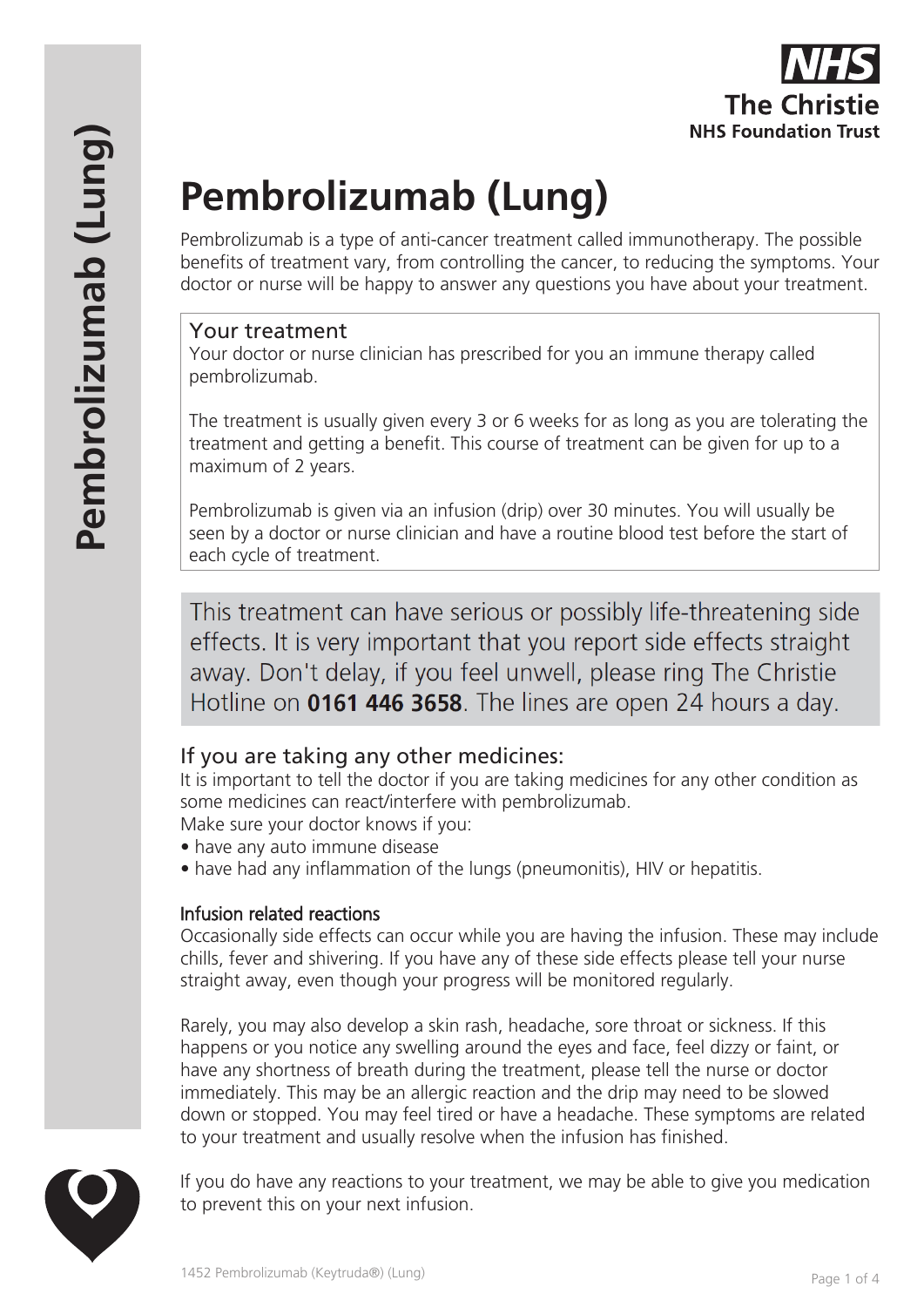# Possible side effects

Many patients do not get any side effects with pembrolizumab. The most common side effects are related to the way that the drug treats the cancer by boosting the immune system. They are generally different from the side effects which occur following chemotherapy. Some are more likely to occur than others. We are all different, so we may get different side effects with varying severity.

# Common side effects (more than 1 in 10)

### • Fatigue

Pembrolizumab may make you feel tired and lacking in energy. It can be frustrating when you feel unable to cope with routine tasks. If you do feel tired, take rest and get help with household chores. If necessary, take time off work. Gentle exercise such as walking can be beneficial. IF YOU EXPERIENCE PROFOUND TIREDNESS, when you do not feel able to get out of bed or feel dizzy or faint, contact The Christie Hotline number on 0161 446 3658. This may be related to inflammation of the hormoneproducing glands (see below).

#### • Decreased appetite

Pembrolizumab may reduce your appetite. However, it is important to maintain a moderate diet during treatment. If you are struggling to maintain this, please contact your GP or medical team for advice.

#### • Diarrhoea

If diarrhoea occurs you should take loperamide. Take 2 tablets as soon as the first liquid stool occurs. Then take one capsule with each liquid stool up to a maximum of 8 in 24 hours. If you continue to have more than 3 liquid stools a day, if you are having diarrhoea at night or if the diarrhoea continues for more than 3 days contact The Christie Hotline number on 0161 446 3658 for advice. You should also contact The Hotline is you have any blood or mucus in your stools, or they become a darker colour.

If you develop any tenderness of pain in your abdomen, ring The Christie Hotline on 0161 446 3658.

#### • Nausea and vomiting (sickness)

The severity of this varies from person to person. Anti-sickness medication may be given if you experience symptoms. If you continue to feel or be sick, contact your GP or The Christie Hotline.

#### • Constipation

If you develop constipation, try to eat plenty of fluids and eat foods high in fibre. Tell your doctor who may prescribe a suitable laxative.

#### • Skin rash

This can vary from mild to severe. Contact The Christie Hotline on 0161 446 3658 or your medical team if the rash covers more than half of your body, if it is very itchy or painful, if you develop blisters or peeling skin, or if you have sores in your mouth.

## • Inflammation of the lungs

Rarely this information can cause inflammation of the lungs which is potentially serious. Call The Christie Hotline if you have any shortness of breath or a cough.

#### • Inflammation of the liver

We will be checking your liver blood tests before each infusion but contact The Christie if you develop yellowing of the skin or eyes (jaundice) have very dark urine or pain on the right side of your stomach.

#### • Inflammation of the hormone producing glands

Sometimes pembrolizumab may cause inflammation of the glands that produce vital hormones (especially the pituitary, adrenal and thyroid glands) which in turn can affect the way they work.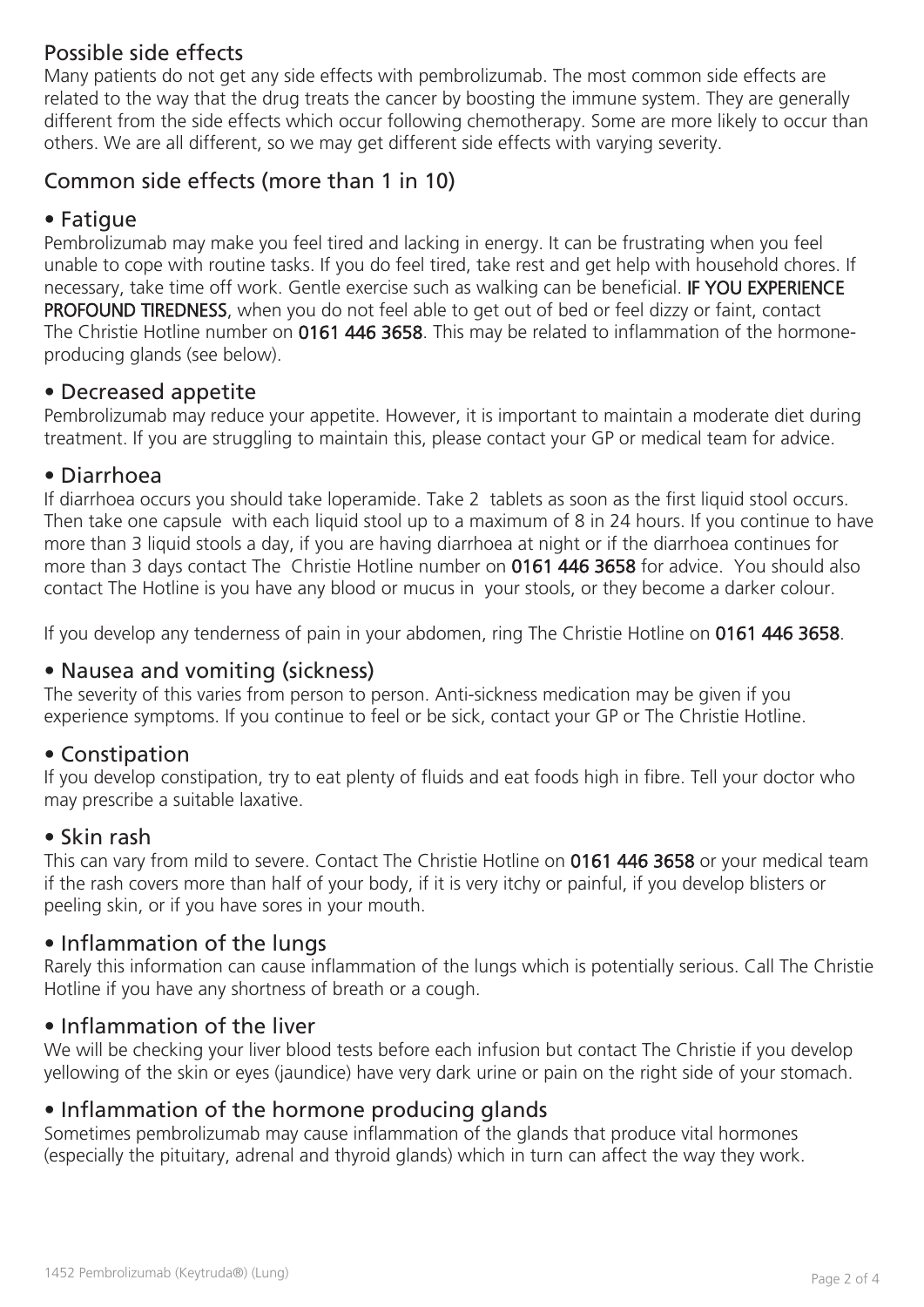Contact The Christie if you develop any of the following: headaches, blurred or double vision, profound tiredness, decreased sexual drive or if you become irritable or forgetful.

### • Inflammation of the nerves

Contact the hospital if you develop muscle weakness, numbness or tingling in your hands or feet or any dizziness or loss of consciousness.

### • Inflammation of the eyes

Sometimes pembrolizumab can cause the eyes to become inflamed. Contact the hospital if you develop any redness or pain in your eye or you develop any problems with your vision.

## • Inflammation of the bowel leading to bowel perforation

Rarely the bowel can become very inflamed and this can lead to a small hole developing in its wall (perforation). You will be closely monitored for this but if you develop diarrhoea as described above, any abdominal pain or blood or mucous in the stools, contact The Christie Hotline on 0161 446 3658 immediately.

## • Immune-related kidney problems

This is caused when the kidneys become inflamed and can stop working properly. We will be monitoring your kidney function carefully but contact The Christie Hotline if you find that you are very tired or if you notice that you are passing less urine than usual.

## • Muscle and joint pain

Muscle and joint problems may occur with pembrolizumab. Tell your doctor or specialist nurse at once if you get new or worsening muscle or joint pain that does not go away.

#### • Bruising or bleeding

Occasionally this treatment can affect platelets which help the blood clot. Tell your doctor if you have any unexplained bruising or bleeding, such as nosebleeds, blood-spots or rashes on the skin and bleeding gums.

#### • Infection

If you feel unwell, you have symptoms of infection or your temperature is 37.5°C or above, or below 36°C contact The Christie Hotline straight away.

## Serious and potentially life threatening side effects

In a small proportion of patients immunotherapy can result in very severe side effects which may rarely result in death. Should you wish to discuss this further, ask the team caring for you.

Not all side effects are listed above, and there may be some rare and unusual side effects that we are unaware of. Please contact the medical team if you experience any unusual symptoms.

## Sex, contraception and fertility

It is important that you do not get pregnant or father a child while on immunotherapy. There is evidence that these drugs can affect the unborn child. It is important that you use effective birth control for as long as you are on the treatment and for at least 4 months after.

Women should stop breastfeeding while being treated with pembrolizumab since it is unknown if the medication is excreted through breast milk.

#### **Fertility**

We do not know if pembrolizumab affects fertility.